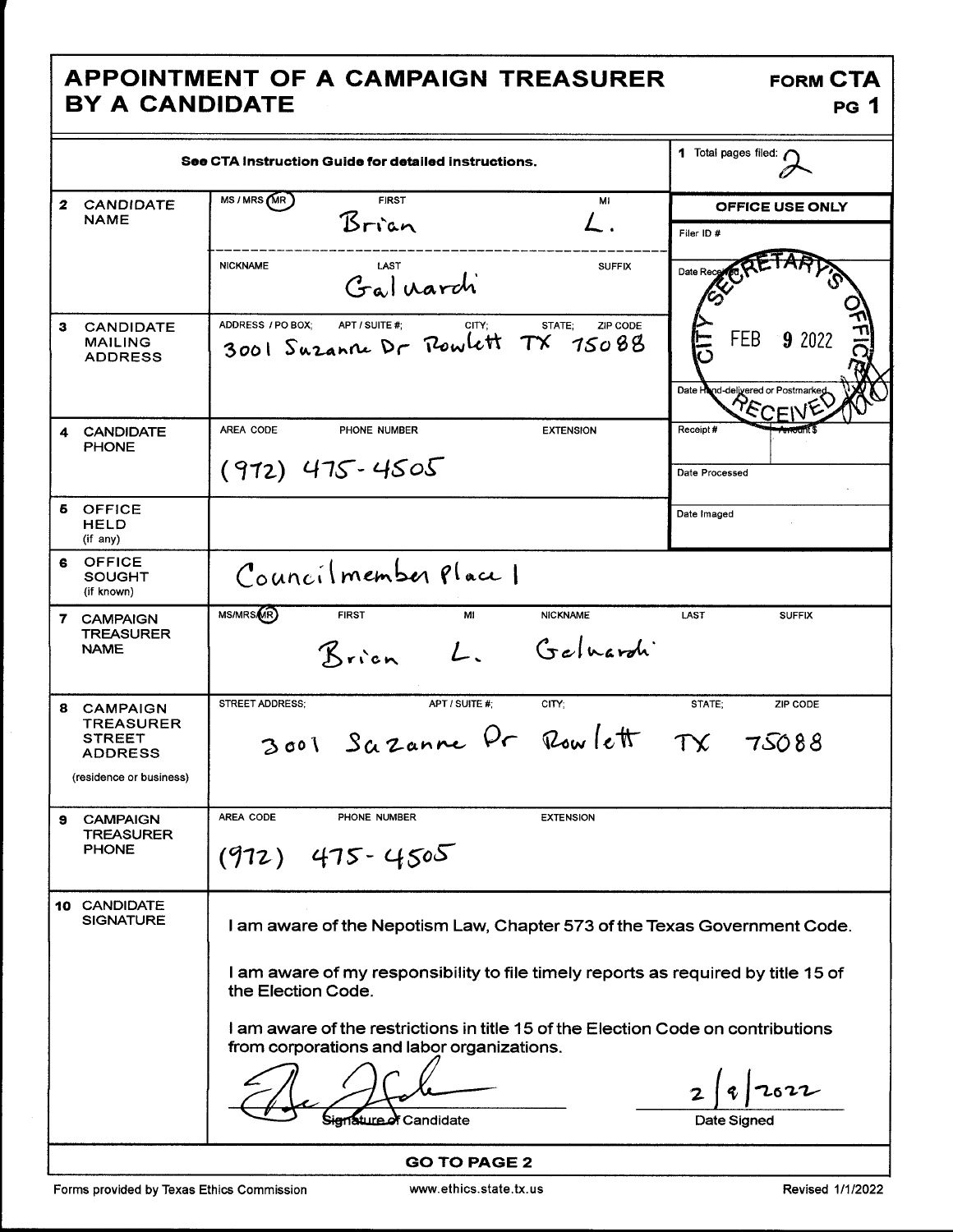## CANDIDATE MODIFIED<br>REPORTING DECLARATION **REPORTING DECLARATION**

| <b>11 CANDIDATE</b><br><b>NAME</b>                    |                                                                                                                                                                                                                                                                                                                                                                                  |
|-------------------------------------------------------|----------------------------------------------------------------------------------------------------------------------------------------------------------------------------------------------------------------------------------------------------------------------------------------------------------------------------------------------------------------------------------|
| 12 MODIFIED<br><b>REPORTING</b><br><b>DECLARATION</b> | <b>COMPLETE THIS SECTION ONLY IF YOU ARE</b><br><b>CHOOSING MODIFIED REPORTING</b>                                                                                                                                                                                                                                                                                               |
|                                                       | • This declaration must be filed no later than the 30th day before<br>the first election to which the declaration applies. "                                                                                                                                                                                                                                                     |
|                                                       | • The modified reporting option is valid for one election cycle only. ••<br>(An election cycle includes a primary election, a general election, and any related runoffs.)                                                                                                                                                                                                        |
|                                                       | • Candidates for the office of state chair of a political party<br>may NOT choose modified reporting. "                                                                                                                                                                                                                                                                          |
|                                                       | I do not intend to accept more than \$940 in political contributions<br>or make more than \$940 in political expenditures (excluding filing<br>fees) in connection with any future election within the election<br>cycle. I understand that if either one of those limits is exceeded, I<br>will be required to file pre-election reports and, if necessary, a<br>runoff report. |
|                                                       | 7022<br>Signature of Candidate<br>Year of election(s) or election cycle to<br>which declaration applies                                                                                                                                                                                                                                                                          |
|                                                       | This appointment is effective on the date it is filed with the appropriate filing authority.                                                                                                                                                                                                                                                                                     |
|                                                       | TEC Filers may send this form to the TEC electronically at treasappoint@ethics.state.tx.us<br>or mail to<br><b>Texas Ethics Commission</b><br>P.O. Box 12070<br>Austin, TX 78711-2070                                                                                                                                                                                            |
|                                                       | Non-TEC Filers must file this form with the local filing authority<br>DO NOT SEND TO TEC                                                                                                                                                                                                                                                                                         |
|                                                       | For more information about where to file go to:<br>https://www.ethics.state.tx.us/filinginfo/QuickFileAReport.php                                                                                                                                                                                                                                                                |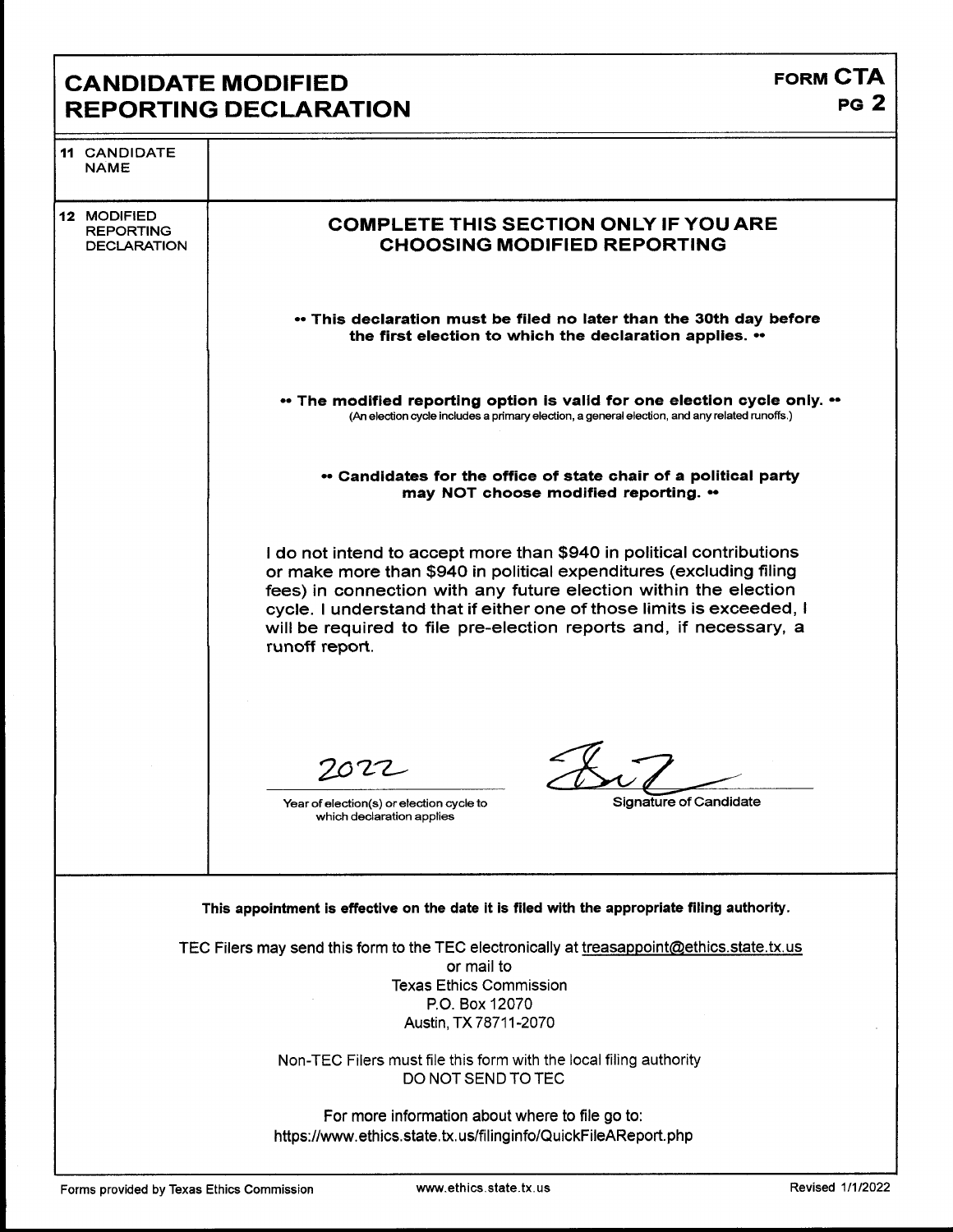$2 - 27$ Prescribed by Secretary of State Section 141.031, Chapters 143 and 144, Texas Election Code 09/2021

### APPLICATION FOR A PLACE ON THE BALLOT FOR A SPECIAL ELECTION

FOR A CITY, SCHOOL DISTRICT OR OTHER POLITICAL SUBDIVISION

| ALL INFORMATION IS REQUIRED TO BE PROVIDED UNLESS INDICATED AS OPTIONAL <sup>1</sup> Failure to provide required information may result in rejection of application                                                                                                                                                                                      |                            |                                        |                             |                                                    |             |                                      |                                                                                                             |  |
|----------------------------------------------------------------------------------------------------------------------------------------------------------------------------------------------------------------------------------------------------------------------------------------------------------------------------------------------------------|----------------------------|----------------------------------------|-----------------------------|----------------------------------------------------|-------------|--------------------------------------|-------------------------------------------------------------------------------------------------------------|--|
| APPLICATION FOR A PLACE ON THE City of Rowlett                                                                                                                                                                                                                                                                                                           |                            |                                        |                             | May 7,2022                                         |             |                                      | <b>SPECIAL ELECTION BALLOT</b>                                                                              |  |
| TO: City Secretary/Secretary of Board<br>(name of election)                                                                                                                                                                                                                                                                                              |                            |                                        |                             |                                                    |             |                                      |                                                                                                             |  |
| I request that my name be placed on the above-named official ballot as a candidate for the office indicated below.                                                                                                                                                                                                                                       |                            |                                        |                             | <b>INDICATE TERM</b>                               |             |                                      |                                                                                                             |  |
| OFFICE SOUGHT (Include any place number or other distinguishing number, if any.)                                                                                                                                                                                                                                                                         |                            |                                        |                             |                                                    |             |                                      |                                                                                                             |  |
| Councilmember Place 1-Clnexpired Term                                                                                                                                                                                                                                                                                                                    |                            |                                        |                             | <b>FULL</b>                                        |             | <b>UNEXPIRED</b>                     |                                                                                                             |  |
| FULL NAME (First, Middle, Last)                                                                                                                                                                                                                                                                                                                          |                            |                                        |                             | PRINT NAME AS YOU WANT IT TO APPEAR ON THE BALLOT* |             |                                      |                                                                                                             |  |
| Brian Leslie Galuardi                                                                                                                                                                                                                                                                                                                                    |                            |                                        |                             | Brian Galuardi                                     |             |                                      |                                                                                                             |  |
| PERMANENT RESIDENCE ADDRESS (Do not include a P.O. Box or Rural Route.                                                                                                                                                                                                                                                                                   |                            |                                        |                             |                                                    |             |                                      | PUBLIC MAILING ADDRESS (Address for which you receive campaign related                                      |  |
| If you do not have a residence address, describe location of residence.)                                                                                                                                                                                                                                                                                 |                            |                                        |                             | correspondence, if available.)                     |             |                                      |                                                                                                             |  |
| $3001$ Sazanne Dr                                                                                                                                                                                                                                                                                                                                        |                            |                                        |                             | 3001 Sazanne Dr                                    |             |                                      |                                                                                                             |  |
| <b>CITY</b>                                                                                                                                                                                                                                                                                                                                              | <b>STATE</b><br><b>ZIP</b> |                                        | <b>CITY</b>                 |                                                    |             | <b>STATE</b>                         | <b>ZIP</b>                                                                                                  |  |
| $P_{\text{ow}} _{\text{c}}$                                                                                                                                                                                                                                                                                                                              | TX                         | 75088                                  |                             | $R$ owlett                                         |             |                                      | 75088                                                                                                       |  |
|                                                                                                                                                                                                                                                                                                                                                          |                            | <b>OCCUPATION (Do not leave blank)</b> |                             | <b>DATE OF BIRTH</b>                               |             |                                      | <b>VOTER REGISTRATION VUID</b>                                                                              |  |
| <b>PUBLIC EMAIL ADDRESS</b> (Address for which you<br>campaign related entails if available 1                                                                                                                                                                                                                                                            |                            | Retired                                |                             |                                                    |             | <b>NUMBER<sup>2</sup></b> (Optional) |                                                                                                             |  |
|                                                                                                                                                                                                                                                                                                                                                          |                            |                                        |                             |                                                    |             | 1083515998                           |                                                                                                             |  |
| <b>TELEPHONE CONTACT INFORMATION (Optional)</b>                                                                                                                                                                                                                                                                                                          |                            |                                        |                             |                                                    |             |                                      |                                                                                                             |  |
| 972-475-4505<br>Home:                                                                                                                                                                                                                                                                                                                                    | Office:                    |                                        |                             |                                                    |             | $_{cell:}$ 214 - 505 - 7622          |                                                                                                             |  |
| FELONY CONVICTION STATUS (You MUST check one)                                                                                                                                                                                                                                                                                                            |                            |                                        | IN THE STATE OF TEXAS       |                                                    |             |                                      | LENGTH OF CONTINUOUS RESIDENCE AS OF DATE THIS APPLICATION WAS SWORN<br>IN TERRITORY/DISTRICT/PRECINCT FROM |  |
| V<br>I have not been finally convicted of a felony.<br>I have been finally convicted of a felony, but I have been                                                                                                                                                                                                                                        |                            |                                        |                             |                                                    |             |                                      | WHICH THE OFFICE SOUGHT IS ELECTED                                                                          |  |
| pardoned or otherwise released from the resulting                                                                                                                                                                                                                                                                                                        |                            |                                        | $\boldsymbol{\phi}$ year(s) |                                                    |             | $38$ year(s)                         |                                                                                                             |  |
| disabilities of that felony conviction and I have provided                                                                                                                                                                                                                                                                                               |                            |                                        |                             | $2$ <sub>month(s)</sub>                            |             |                                      |                                                                                                             |  |
| proof of this fact with the submission of this application. <sup>3</sup>                                                                                                                                                                                                                                                                                 |                            |                                        |                             |                                                    |             |                                      | $\mathcal{L}_{\mathbb{L}}$ month(s)                                                                         |  |
| *If using a nickname as part of your name to appear on the ballot, you are also signing and swearing to the following statements: I further swear that my nickname does<br>not constitute a slogan or contain a title, nor does it indicate a political, economic, social, or religious view or affiliation. I have been commonly known by this nickname |                            |                                        |                             |                                                    |             |                                      |                                                                                                             |  |
| for at least three years prior to this election. Please review sections 52.031, 52.032 and 52.033 of the Texas Election Code regarding the rules for how names may be                                                                                                                                                                                    |                            |                                        |                             |                                                    |             |                                      |                                                                                                             |  |
| listed on the official ballot.<br>Before me, the undersigned authority, on this day personally appeared (name of candidate) $Bri\epsilon n$ Leslic Galuardi, who being by me                                                                                                                                                                             |                            |                                        |                             |                                                    |             |                                      |                                                                                                             |  |
| here and now duly sworn, upon oath says:                                                                                                                                                                                                                                                                                                                 |                            |                                        |                             |                                                    |             |                                      |                                                                                                             |  |
| "I, (name of candidate) Brion Les lie Galuardi, of                                                                                                                                                                                                                                                                                                       |                            |                                        |                             | $D$ allas                                          |             | County, Texas,                       |                                                                                                             |  |
| being a candidate for the office of Councilmenter Plea                                                                                                                                                                                                                                                                                                   |                            |                                        |                             |                                                    |             |                                      | swear that I will support and defend the Constitution and laws of the                                       |  |
| United States and of the State of Texas. I am a citizen of the United States eligible to hold such office under the constitution and laws of this state. I have not                                                                                                                                                                                      |                            |                                        |                             |                                                    |             |                                      |                                                                                                             |  |
| been determined by a final judgment of a court exercising probate jurisdiction to be totally mentally incapacitated or partially mentally incapacitated without                                                                                                                                                                                          |                            |                                        |                             |                                                    |             |                                      |                                                                                                             |  |
| the right to vote. I am aware of the nepotism law, Chapter 573, Government Code. I am aware that I must disclose any prior felony conviction, and if so<br>convicted, must provide proof that I have been pardoned or otherwise released from the resulting disabilities of any such final felony conviction. I am aware                                 |                            |                                        |                             |                                                    |             |                                      |                                                                                                             |  |
| that knowingly providing false information on the application regarding my possible felony conviction status constitutes a Class B misdemeanor. I further                                                                                                                                                                                                |                            |                                        |                             |                                                    |             |                                      |                                                                                                             |  |
| swear that the foregoing statements included in my application are in all things true and egrect."                                                                                                                                                                                                                                                       |                            |                                        |                             |                                                    |             |                                      |                                                                                                             |  |
|                                                                                                                                                                                                                                                                                                                                                          |                            |                                        |                             |                                                    |             |                                      |                                                                                                             |  |
|                                                                                                                                                                                                                                                                                                                                                          |                            |                                        |                             | SIGNATURE OF CANDIDATE                             |             |                                      |                                                                                                             |  |
| Sworn to and subscribed before me this the $\mathcal{I}^{\prime}$                                                                                                                                                                                                                                                                                        |                            | day of $Februar$                       |                             | 2022                                               | by $B$ rjan |                                      |                                                                                                             |  |
|                                                                                                                                                                                                                                                                                                                                                          | (day)                      | (month)                                |                             | (year)                                             |             | (name of candidate)                  |                                                                                                             |  |
|                                                                                                                                                                                                                                                                                                                                                          |                            |                                        |                             |                                                    |             | 2 SSYMAT MAHia                       |                                                                                                             |  |
| Signature of Officer Authorized to Administer Oath <sup>4</sup>                                                                                                                                                                                                                                                                                          |                            |                                        |                             | Printed Name of Off                                |             | ized to                              |                                                                                                             |  |
|                                                                                                                                                                                                                                                                                                                                                          |                            |                                        |                             |                                                    |             | Notary ID<br>131346916               |                                                                                                             |  |
| NOTURY                                                                                                                                                                                                                                                                                                                                                   |                            |                                        |                             | Notarial or                                        |             |                                      |                                                                                                             |  |
| Title of Officer Authorized to Administer Oath<br>TO BE COMPLETED BY FILING OFFICER: THIS APPLICATION IS ACCOMPANIED BY THE REQUIRED FILING FEE (If Applicable) PAID BY:                                                                                                                                                                                 |                            |                                        |                             |                                                    |             |                                      |                                                                                                             |  |
| $\square$ cash $\square$ check $\square$ money order $\square$ cashiers check or $\not\!\!\!\mathcal{U}\!\!\!\mathcal{V}$ etition in lieu of a filing ree.                                                                                                                                                                                               |                            |                                        |                             |                                                    |             |                                      |                                                                                                             |  |
| This document and \$ __________ filing fee or a nominating petition of ______                                                                                                                                                                                                                                                                            |                            |                                        |                             | pages received.                                    |             |                                      | $\Delta$ Voter Registration Status Verified                                                                 |  |
|                                                                                                                                                                                                                                                                                                                                                          |                            |                                        |                             |                                                    |             |                                      |                                                                                                             |  |
|                                                                                                                                                                                                                                                                                                                                                          | <u>12022</u>               | (See Section 1.007)                    |                             |                                                    |             |                                      |                                                                                                             |  |
| Date Accepted<br>Date Received                                                                                                                                                                                                                                                                                                                           |                            |                                        |                             | Signature of Filing Officer or Designee            |             |                                      |                                                                                                             |  |
|                                                                                                                                                                                                                                                                                                                                                          |                            |                                        |                             |                                                    |             | <b>Print</b>                         | <b>Reset</b>                                                                                                |  |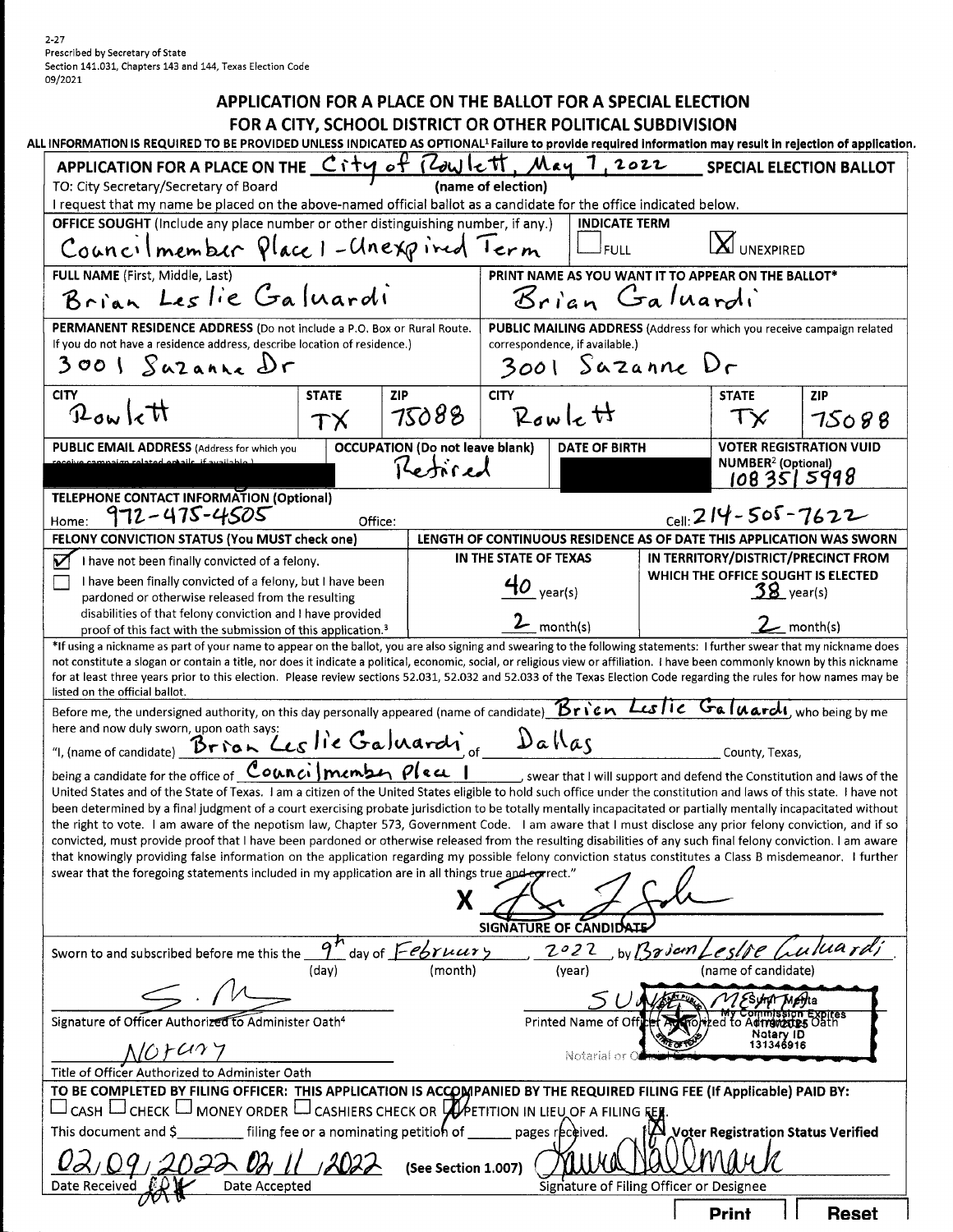AW2-16 Prescribed by Secretary of State Sections 141,063, 142,007, Texas Election Code 2/09

#### PETITION FOR A PLACE ON THE CITY GENERAL ELECTION BALLOT (PETICIÓN PARA QUE SU NOMBRE ESTE PUESTO EN LA BOLETA DE LA ELECCIÓN GENERAL DE LA CIUDAD)

Name of Circulator Brian Goluanis

Signing the petition of more than one candidate for the same office in the same election is prohibited.

(Se prohibe firmar la petición de más de un candidato para el mismo puesto oficial en la misma elección.) **COMPLETE ALL BLANKS. (LLENE TODOS LOS ESPACIOS EN BLANCO.)** You are hereby requested to place the name indicated below on the ballot for the next general election for the City of ROWLETT, TX for the office indicated. (Por la presente se la solicita que el nombre del individuo indicado abajo esté puesto en la boleta para la próxima elección general de la Ciudad de ROWLETT, TX para el puesto oficial indicado. Office sought (Puesto oficial solicitado)<sup>2</sup> Name (Nombre)' Address (Dirección) Brian Galuardi 3001 Suzanne Dr, Row le H, TX 75088 COUNCILMEMBER PLACE 1 - UNEXPIRED TERM Street Address (Including City, Texas, Zip) Voter VUID Number<sup>3</sup> Date Signed **Printed Name** County Signature Date of Birth<sup>3</sup> (Nombre en letra de molde) (Dirección de Residencia (Incluye Ciudad, Estado, Código Postal), (Núm. de VUID de Votante) (Fecha de Firma) (Firma) (Condado) (Fecha de Nacimiento) 3001 Suzanne Dr, Rowlett, TX Laurie Galuardi 1083532297 Dallas 75088 2913 Suzanne Dr. Rowlett Tx 75088 DIANNE ROTTLER Dallas SUPANNE DE RONLETT TX75058 DALC  $713129221$  $1009471053$ **7.688** 3001 WEEMS WAY OWLE AFFIDAVIT OF CIRCULATOR (DECLARACION JURADA DE LA PERSONA QUE HACE CIRCULAR LA PETICION)<br>DNDADO DE) QUAS BEFORE ME, the undersigned, on this 2/9/22 (date) personally appeared (ANTE MI, el/la suscrito(a), en este STATE OF TEXAS (ESTADO DE TEJAS) COUNTY OF (CONDADO DE)

(fecha) compareció)  $\mathcal{B}_1$  i en Coaluardi, (name of person who circulated petition) - (nombre de la persona que hizo circular la petición) who being duly sworn, deposes and says: "I called each signer's attention to the statements and read them to the signer before the signer affixed their signature to the petition. I witnessed the affixing of each signature. The correct date of signing is shown on the petition. I verified each signer's r and believe that each signature is the genuine signature of the person whose name is signed and that the corresponding information for each signer is correct." (quien, habiendo prestado el juramento correspondiente, declar atención de cada firmante sobre la declaración citada y se la lei antes de que la suscribiera. Atestigüe cada firma, y la fecha correcta de las firmas consta en la petición. Verifique la situación de cada firm <del>ue en la concerniente</del> a su inscripción y creo qu<br>(HITABOXSUSCRITO ANTE MC CON ESTA cada firma es la auténtica de la persona cuyo nombre aparece firmado y que son exactos los datos correspondientes a cada firmante.") SWORN TO AND SUBSCRIBED BEFORE ME THIS DATI My Commission Expires **FECHA** 

X .<br>e la persona que hizo circular la petición) fnatifr

x

1/orary X



Signature of officer administering oath (Firma delide la funcionario(a) que le tomó juramento) **INSTRUCTIONS AND FOOTNOTES ON BACK (AL DORSO: INSTRUCCIONES Y ANOTACIONES)**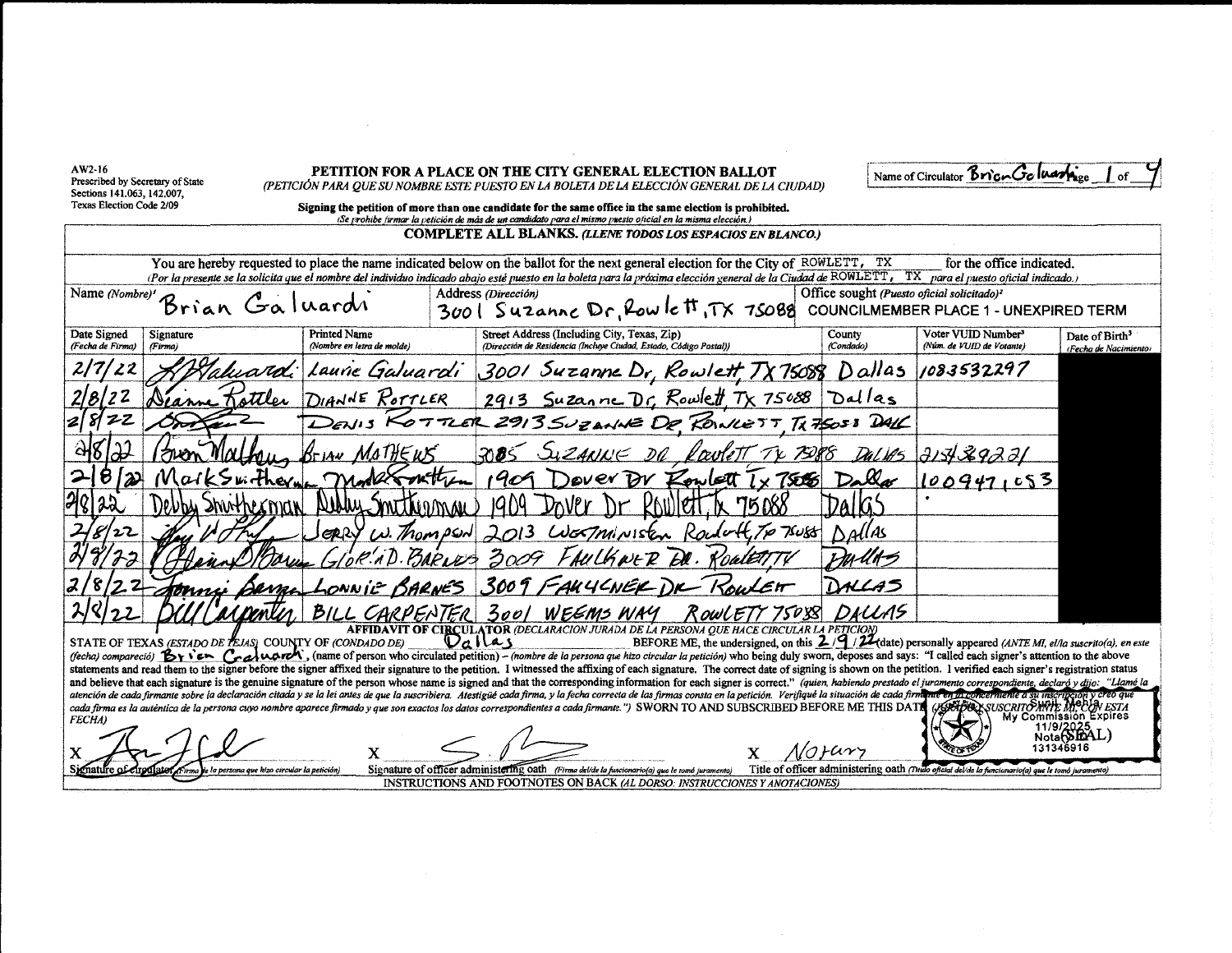AW2-16 Prescribed by Secretary of State<br>Sections 141.063, 142.007, Texas Election Code 2/09

PETITION FOR A PLACE ON THE CITY GENERAL ELECTION BALLOT (PETICIÓN PARA QUE SU NOMBRE ESTE PUESTO EN LA BOLETA DE LA ELECCIÓN GENERAL DE LA CIUDAD)

Brigade Page 2 Name of Circulator

| Signing the petition of more than one candidate for the same office in the same election is prohibited. |  |
|---------------------------------------------------------------------------------------------------------|--|
|                                                                                                         |  |

(Se prohibe firmar la petición de más de un candidato para el mismo puesto oficial en la misma elección.)

|                                 |                                                          |                                                   | <b>COMPLETE ALL BLANKS. (LLENE TODOS LOS ESPACIOS EN BLANCO.)</b>                                                                                                                                                                                                                                                                                                                                                                                                |                                                        |                                                                                                   |                                                     |
|---------------------------------|----------------------------------------------------------|---------------------------------------------------|------------------------------------------------------------------------------------------------------------------------------------------------------------------------------------------------------------------------------------------------------------------------------------------------------------------------------------------------------------------------------------------------------------------------------------------------------------------|--------------------------------------------------------|---------------------------------------------------------------------------------------------------|-----------------------------------------------------|
|                                 |                                                          |                                                   | You are hereby requested to place the name indicated below on the ballot for the next general election for the City of ROWLETT, TX                                                                                                                                                                                                                                                                                                                               |                                                        | for the office indicated.                                                                         |                                                     |
| Name (Nombre)'                  |                                                          |                                                   | (Por la presente se la solicita que el nombre del individuo indicado abajo esté puesto en la boleta para la próxima elección general de la Ciudad de ROWLETT, TX para el puesto oficial indicado.<br>Address (Dirección)                                                                                                                                                                                                                                         |                                                        |                                                                                                   |                                                     |
| Brien                           | Galuardi                                                 |                                                   | $3001$ Suzanne $0r$ $R_0w$ le $\pi$ , TX 75088 COUNCILMEMBER PLACE 1 - UNEXPIRED TERM                                                                                                                                                                                                                                                                                                                                                                            | Office sought (Puesto oficial solicitado) <sup>2</sup> |                                                                                                   |                                                     |
|                                 |                                                          |                                                   |                                                                                                                                                                                                                                                                                                                                                                                                                                                                  |                                                        |                                                                                                   |                                                     |
| Date Signed<br>(Fecha de Firma) | Signature<br>(Firma)                                     | <b>Printed Name</b><br>(Nombre en letra de molde) | Street Address (Including City, Texas, Zip)<br>(Dirección de Residencia (Incluye Ciudad, Estado, Código Postal))                                                                                                                                                                                                                                                                                                                                                 | County<br>(Condado)                                    | Voter VUID Number <sup>3</sup><br>(Núm. de VUID de Votante)                                       | Date of Birth <sup>3</sup><br>(Fecha de Nacimiento) |
|                                 | Cracontent                                               |                                                   | arpenter 3001 WeemsWay                                                                                                                                                                                                                                                                                                                                                                                                                                           | Dallas                                                 |                                                                                                   |                                                     |
|                                 |                                                          |                                                   |                                                                                                                                                                                                                                                                                                                                                                                                                                                                  |                                                        |                                                                                                   |                                                     |
|                                 |                                                          | Kathy Wardfore                                    | 3418 Mallard PK<br>Rowlett Ty 7500P Dalley                                                                                                                                                                                                                                                                                                                                                                                                                       |                                                        |                                                                                                   |                                                     |
|                                 |                                                          | $\hat{\mathscr{M}}$ and a set $\hat{\mathscr{M}}$ | 3113<br>$\mathscr{M}/\mathscr{K}$ $\mathscr{M}_{\mathscr{F}}$<br><i>Truvo</i>                                                                                                                                                                                                                                                                                                                                                                                    | <i><b>JAIIRC</b></i>                                   |                                                                                                   |                                                     |
|                                 |                                                          | Gu <i>uln</i> ni Ta<br>Tonder                     | $\mathcal{V}$ over<br>7508)<br><b>Kuiv</b> et                                                                                                                                                                                                                                                                                                                                                                                                                    |                                                        |                                                                                                   |                                                     |
|                                 |                                                          |                                                   | DUZPT                                                                                                                                                                                                                                                                                                                                                                                                                                                            |                                                        |                                                                                                   |                                                     |
| 95                              |                                                          |                                                   | 5806 Miller Heichts<br>$R_{\text{Coul}}$ $R_{\overline{h}$ $\overline{h}$ $\overline{g}$                                                                                                                                                                                                                                                                                                                                                                         | Dalles                                                 |                                                                                                   |                                                     |
| $\partial \mathcal{X}$          |                                                          |                                                   | 5806 Miller Heicht D. Howlott T. 75088 Dellas                                                                                                                                                                                                                                                                                                                                                                                                                    |                                                        |                                                                                                   |                                                     |
| $2 - 8 - 2$                     |                                                          |                                                   | 3314 Suzanne Dr. Kowlett TX75688 Dallas                                                                                                                                                                                                                                                                                                                                                                                                                          |                                                        |                                                                                                   |                                                     |
|                                 |                                                          |                                                   |                                                                                                                                                                                                                                                                                                                                                                                                                                                                  |                                                        |                                                                                                   |                                                     |
|                                 | STATE OF TEXAS (ESTADO DE TEJAS), COUNTY OF (CONDADO DE) | Dallar                                            | <b>AFFIDAVIT OF CIRCULATOR (DECLARACION CIRADA DE LA PERSONA QUE HACE CIRCULAR LA PETICION)</b>                                                                                                                                                                                                                                                                                                                                                                  |                                                        |                                                                                                   |                                                     |
|                                 |                                                          |                                                   | BEFORE ME, the undersigned, on this $2/\frac{7}{4}$ / $2\frac{7}{4}$ (date) personally appeared (ANTE MI, el/la suscrito(a), en este<br>(fecha) comparectio) $\mathbf{B}$ r served than $\mathbf{C}_a$ than $\mathbf{C}_b$ (name of person who circulated petition) – (nombre de la persona que hizo circular la petición) who being duly sworn, deposes and says: "I called each s                                                                              |                                                        |                                                                                                   |                                                     |
|                                 |                                                          |                                                   | statements and read them to the signer before the signer affixed their signature to the petition. I witnessed the affixing of each signature. The correct date of signing is shown on the petition. I verified each signer's r                                                                                                                                                                                                                                   |                                                        |                                                                                                   |                                                     |
|                                 |                                                          |                                                   | and believe that each signature is the genuine signature of the person whose name is signed and that the corresponding information for each signer is correct." (quien, habiendo prestado el jucamento come grondiento declare<br>atención de cada firmante sobre la declaración citada y se la lei antes de que la suscribiera. Alestigüe cada firma, y la fecha correcta de las firmas consta en la petición. Verifique la situación de cada firmante especien |                                                        |                                                                                                   |                                                     |
| <b>FECHA</b> )                  |                                                          |                                                   | cada firma es la auténtica de la persona cuyo nombre aparece firmado y que son exactos los datos correspondientes a cada firmante.") SWORN TO AND SUBSCRIBED BEFORE ME THIS DATE OPRADO SUSCRIBEMENTSMONTES                                                                                                                                                                                                                                                      |                                                        |                                                                                                   | 11/9/2025                                           |
|                                 |                                                          |                                                   |                                                                                                                                                                                                                                                                                                                                                                                                                                                                  |                                                        |                                                                                                   |                                                     |
|                                 | ersona que hizo circular la netición.                    |                                                   | Signature of officer administering oath (Firma del/de la funcionario(a) que le tomó juramento)                                                                                                                                                                                                                                                                                                                                                                   |                                                        | Title of officer administering oath (Tudo oficial delice is funcionario(a) que le tomó juramento) |                                                     |
|                                 |                                                          |                                                   | INSTRUCTIONS AND FOOTNOTES ON BACK (AL DORSO: INSTRUCCIONES Y ANOTACIONES)                                                                                                                                                                                                                                                                                                                                                                                       |                                                        |                                                                                                   |                                                     |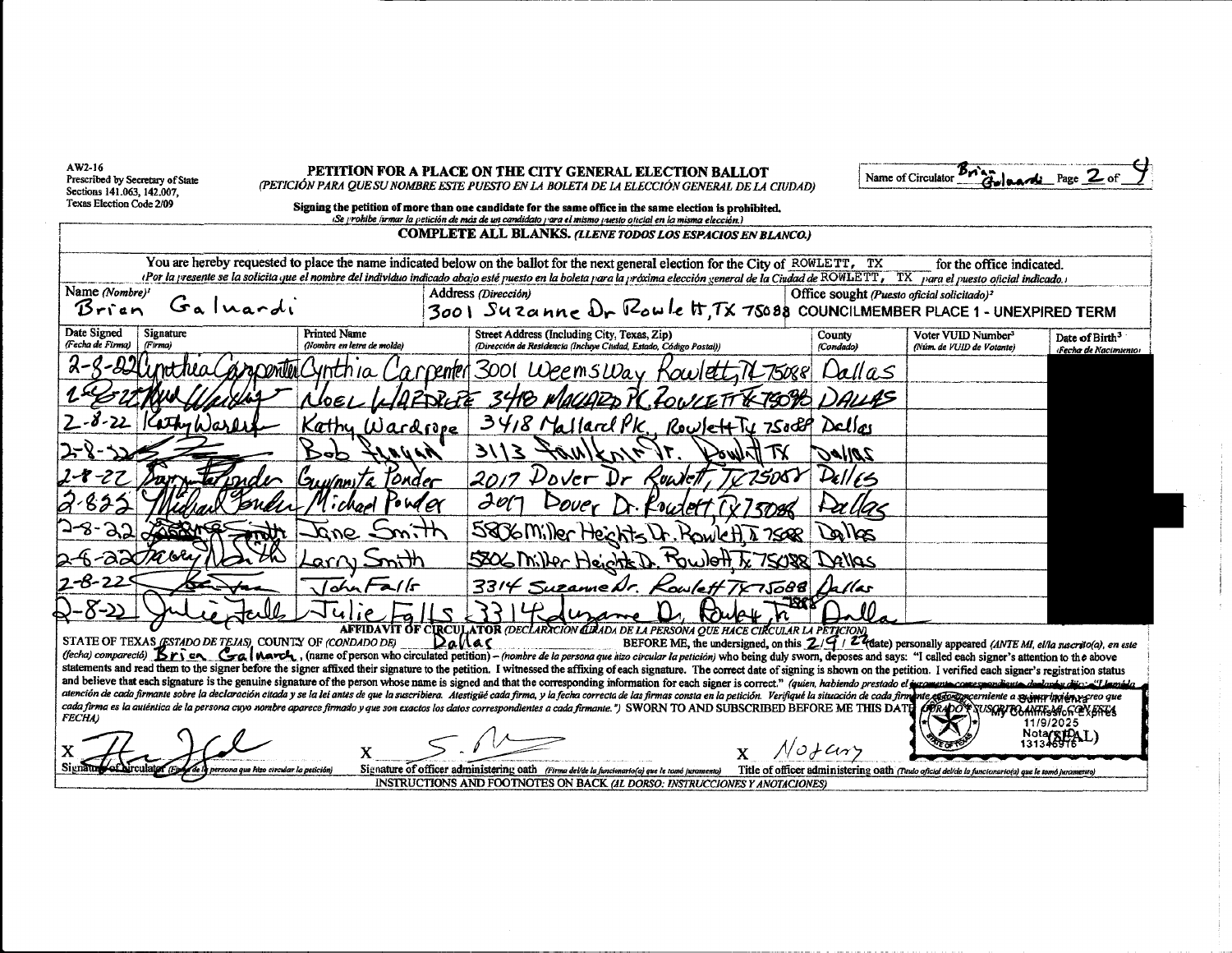AW2-16 Prescribed by Secretary of State Sections 141,063, 142,007, Texas Election Code 2/09

#### PETITION FOR A PLACE ON THE CITY GENERAL ELECTION BALLOT (PETICIÓN PARA QUE SU NOMBRE ESTE PUESTO EN LA BOLETA DE LA ELECCIÓN GENERAL DE LA CIUDAD)

| Name of Circulator |  |
|--------------------|--|
|                    |  |

Notary(SEAL)

| Signing the petition of more than one candidate for the same office in the same election is prohibited.   |
|-----------------------------------------------------------------------------------------------------------|
| (Se prohibe firmar la petición de más de un candidato para el mismo puesto oficial en la misma elección.) |
| COMPLETE ALL BLANKS ALEME TODOS LOS FSDACIOS FALBI ANGOV                                                  |

|                                 |                      |                                                          |                                                   |            | You are hereby requested to place the name indicated below on the ballot for the next general election for the City of ROWLETT, TX |                 |         |                                                        | for the office indicated.<br>Por la presente se la solicita que el nombre del individuo indicado abajo esté puesto en la boleta para la próxima elección general de la Ciudad de ROWLETT, TX para el puesto oficial indicado.) |                                                     |
|---------------------------------|----------------------|----------------------------------------------------------|---------------------------------------------------|------------|------------------------------------------------------------------------------------------------------------------------------------|-----------------|---------|--------------------------------------------------------|--------------------------------------------------------------------------------------------------------------------------------------------------------------------------------------------------------------------------------|-----------------------------------------------------|
| Name (Nombre)'                  |                      |                                                          |                                                   |            | Address (Dirección)                                                                                                                |                 |         | Office sought (Puesto oficial solicitado) <sup>2</sup> |                                                                                                                                                                                                                                |                                                     |
|                                 | Dirian               | Galuardi                                                 |                                                   |            | 3001 Suzanne Dr Rowlett, TX 75088                                                                                                  |                 |         |                                                        | <b>COUNCILMEMBER PLACE 1 - UNEXPIRED TERM</b>                                                                                                                                                                                  |                                                     |
| Date Signed<br>(Fecha de Firma) | Signature<br>(Firma) |                                                          | <b>Printed Name</b><br>(Nombre en letra de molde) |            | Street Address (Including City, Texas, Zip)<br>(Dirección de Residencia (Incluye Ciudad, Estado, Código Postal))                   |                 |         | County<br>(Condado)                                    | Voter VUID Number <sup>3</sup><br>(Núm. de VUID de Votante)                                                                                                                                                                    | Date of Birth <sup>3</sup><br>(Fecha de Nacimiento) |
| <u> DI9/22</u>                  |                      | 1. That                                                  | Janet Strait                                      |            | 2017 Westminister Rowlett                                                                                                          |                 |         | Dallas                                                 | 1083197541                                                                                                                                                                                                                     |                                                     |
| 2 9 22                          |                      | ۱M                                                       | Kelly Strait                                      |            | 2017 Westning mister Roulett                                                                                                       |                 |         | Dd/a                                                   | 1132707545                                                                                                                                                                                                                     |                                                     |
| -4.22(                          |                      | <b>But</b> el                                            | JUNE BURKett                                      |            | 2901                                                                                                                               | SUZAUNE         | Kowlett | $D$ Alles                                              |                                                                                                                                                                                                                                |                                                     |
| 29.22                           |                      |                                                          | orece Burkett                                     |            | 2901 Suzanne                                                                                                                       |                 | Roavett | Dalles                                                 |                                                                                                                                                                                                                                |                                                     |
| $7 - 7.22$                      |                      |                                                          | UNIS LETTURA                                      |            |                                                                                                                                    | Suzaune Porlett |         | Dalls                                                  |                                                                                                                                                                                                                                |                                                     |
|                                 |                      |                                                          | CARN<br>к ил                                      |            | 311592222                                                                                                                          |                 |         | $\mathcal{W}_{\theta}$                                 |                                                                                                                                                                                                                                |                                                     |
| 29.22                           |                      |                                                          | Debía H∙                                          | arn        | 3111 Suzanlıle                                                                                                                     |                 |         | AAI H-S-                                               |                                                                                                                                                                                                                                |                                                     |
| $2 - 92$                        |                      | www                                                      | 7115an                                            | $1h$ D $M$ | 2013 LOCStminister Kouptt                                                                                                          |                 |         | Da (Jes                                                |                                                                                                                                                                                                                                |                                                     |
|                                 |                      |                                                          | MI<br>K P                                         |            | 2209 HILLSIDE DR Rowlery                                                                                                           |                 |         | Da/IA4                                                 |                                                                                                                                                                                                                                |                                                     |
|                                 |                      |                                                          | 'OIZ<br>$\neg n \alpha$                           |            |                                                                                                                                    |                 |         |                                                        |                                                                                                                                                                                                                                |                                                     |
|                                 |                      | STATE OF TEXAS (ESTADO DE TEJAS), COUNTY OF (CONDADO DE) |                                                   |            | CIRCULATOR (DECLARACION JURADA DE LA PERSONA QUE HACE CIRCULAR LA PETICION)<br>'an Ls                                              |                 |         |                                                        | BEFORE ME, the undersigned, on this $Z / G / Z$ (thate) nersonally anneared (ANTE MI allows minicial) an article                                                                                                               |                                                     |

(fecha) comparecto) Brien Galuarli, (name of person who circulated petition) - (nombre de la persona que hizo circular la petición) who being duly sworn, deposes and says: "I called each signer's attention to the above statements and read them to the signer before the signer affixed their signature to the petition. I witnessed the affixing of each signature. The correct date of signing is shown on the petition. I verified each signer's r and believe that each signature is the genuine signature of the person whose name is signed and that the corresponding information for each signer is correct." (quien, habiendo prestado el juramento correspondiente declaro atención de cada firmante sobre la declaración citada y se la lei antes de que la suscribiera. Atestigüé cada firma, y la fecha correcta de las firmas consta en la petición. Verifique la situación de cada fi mante anto concerniente es an inseriesida y creo que<br>Les JURIBO Y SUSCEUR ANCE DA EXPLESTA cada firma es la sujéntica de la persona cuyo nombre aparece firmado y que son exactos los datos correspondientes a cada firmante.") SWORN TO AND SUBSCRIBED BEFORE ME THIS DATE **FECUAL** 11/9/2025

INSTRUCTIONS AND FOOTNOTES ON BACK (AL DORSO: INSTRUCCIONES Y ANOTACIONES)

Signature of circulator (Firma de la persona que hizo circular la petición

Signature of officer administering oath (Firma delide la funcionario(a) que le tomó juramento)

X

 $X$  Notary Title of officer administering oath (Tuuto oficial delide la funcionario(a) que le tomó juramento)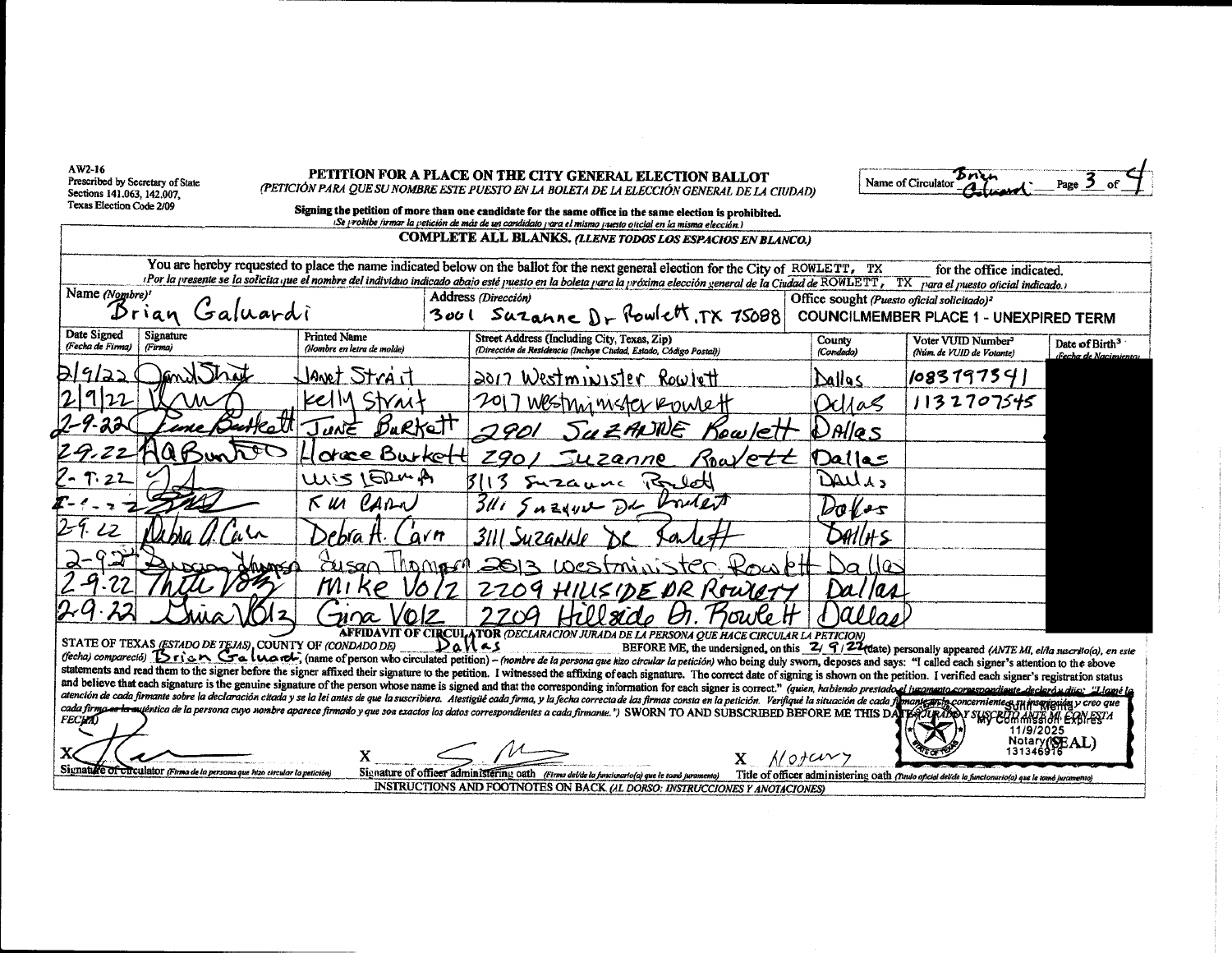| AW2-16<br>Prescribed by Secretary of State<br>Sections 141.063, 142.007,<br>Texas Election Code 2/09 |                      |                               |                                                                                      | PETITION FOR A PLACE ON THE CITY GENERAL ELECTION BALLOT<br>(PETICIÓN PARA QUE SU NOMBRE ESTE PUESTO EN LA BOLETA DE LA ELECCIÓN GENERAL DE LA CIUDAD)<br>Signing the petition of more than one candidate for the same office in the same election is prohibited.<br>¡Se yrombe irmar la petición de más de un candidato yara el mismo yuesto oficial en la misma elección.)                                                                                                                                                                                                                                                                                                                             |                     | Name of Circulato                                                                                   |                            |
|------------------------------------------------------------------------------------------------------|----------------------|-------------------------------|--------------------------------------------------------------------------------------|----------------------------------------------------------------------------------------------------------------------------------------------------------------------------------------------------------------------------------------------------------------------------------------------------------------------------------------------------------------------------------------------------------------------------------------------------------------------------------------------------------------------------------------------------------------------------------------------------------------------------------------------------------------------------------------------------------|---------------------|-----------------------------------------------------------------------------------------------------|----------------------------|
|                                                                                                      |                      |                               |                                                                                      | COMPLETE ALL BLANKS. (LIENE TODOS LOS ESPACIOS EN BLANCO.)                                                                                                                                                                                                                                                                                                                                                                                                                                                                                                                                                                                                                                               |                     |                                                                                                     |                            |
|                                                                                                      |                      |                               |                                                                                      | You are hereby requested to place the name indicated below on the ballot for the next general election for the City of ROWLETT, TX                                                                                                                                                                                                                                                                                                                                                                                                                                                                                                                                                                       |                     | for the office indicated.                                                                           |                            |
| Name (Nombre)'                                                                                       |                      |                               |                                                                                      | (Por la presente se la solicita que el nombre del individuo indicado abajo esté puesto en la boleta para la próxima elección general de la Ciudad de ROWLETT, TX para el puesto oficial indicado.<br>Address (Dirección)                                                                                                                                                                                                                                                                                                                                                                                                                                                                                 |                     | Office sought (Puesto oficial solicitado) <sup>2</sup>                                              |                            |
|                                                                                                      | la n                 | <i><i><i>salvardi</i></i></i> |                                                                                      | 3001 Suzanne Dr Zowlett TX Isold                                                                                                                                                                                                                                                                                                                                                                                                                                                                                                                                                                                                                                                                         |                     | <b>COUNCILMEMBER PLACE 1 - UNEXPIRED TERM</b>                                                       |                            |
| Date Signed<br>(Fecha de Firma)                                                                      | Signature<br>(Firma) |                               | <b>Printed Name</b><br>(Nombre en letra de molde)                                    | Street Address (Including City, Texas, Zip)<br>(Dirección de Residencia (Incluye Ciudad, Estado, Código Postal))                                                                                                                                                                                                                                                                                                                                                                                                                                                                                                                                                                                         | County<br>(Condado) | Voter VUID Number <sup>3</sup><br>(Núm. de VUID de Votante)                                         | Date of Birth <sup>3</sup> |
|                                                                                                      |                      |                               |                                                                                      | 2018 West Mergister Roulett of x TS088                                                                                                                                                                                                                                                                                                                                                                                                                                                                                                                                                                                                                                                                   | DALLAS              |                                                                                                     |                            |
|                                                                                                      |                      |                               |                                                                                      |                                                                                                                                                                                                                                                                                                                                                                                                                                                                                                                                                                                                                                                                                                          |                     |                                                                                                     |                            |
|                                                                                                      |                      |                               |                                                                                      |                                                                                                                                                                                                                                                                                                                                                                                                                                                                                                                                                                                                                                                                                                          |                     |                                                                                                     |                            |
|                                                                                                      |                      |                               |                                                                                      |                                                                                                                                                                                                                                                                                                                                                                                                                                                                                                                                                                                                                                                                                                          |                     |                                                                                                     |                            |
|                                                                                                      |                      |                               |                                                                                      |                                                                                                                                                                                                                                                                                                                                                                                                                                                                                                                                                                                                                                                                                                          |                     |                                                                                                     |                            |
|                                                                                                      |                      |                               |                                                                                      |                                                                                                                                                                                                                                                                                                                                                                                                                                                                                                                                                                                                                                                                                                          |                     |                                                                                                     |                            |
|                                                                                                      |                      |                               |                                                                                      |                                                                                                                                                                                                                                                                                                                                                                                                                                                                                                                                                                                                                                                                                                          |                     |                                                                                                     |                            |
|                                                                                                      |                      |                               |                                                                                      |                                                                                                                                                                                                                                                                                                                                                                                                                                                                                                                                                                                                                                                                                                          |                     |                                                                                                     |                            |
|                                                                                                      |                      |                               |                                                                                      |                                                                                                                                                                                                                                                                                                                                                                                                                                                                                                                                                                                                                                                                                                          |                     |                                                                                                     |                            |
|                                                                                                      |                      |                               |                                                                                      |                                                                                                                                                                                                                                                                                                                                                                                                                                                                                                                                                                                                                                                                                                          |                     |                                                                                                     |                            |
|                                                                                                      |                      |                               |                                                                                      |                                                                                                                                                                                                                                                                                                                                                                                                                                                                                                                                                                                                                                                                                                          |                     |                                                                                                     |                            |
|                                                                                                      |                      |                               | STATE OF TEXAS GSTADO DE TEJAS, COUNTY OF (CONDADO DE) $\bigcup_{\alpha}$   $\alpha$ | AFFIDAVIT OF CIRCULATOR (DECLARACION JURADA DE LA PERSONA QUE HACE CIRCULAR LA PETICION)<br>BEFORE ME, the undersigned, on this $\frac{Z}{3}/\frac{Q}{2}$ (date) personally appeared (ANTE MI, ella suscrito(a), eneste<br>(fecha) compareció) [5 rion Gal March, (name of person who circulated petition) - (nombre de la persona que hizo circular la petición) who being duly sworn, deposes and says: "I called each signer's attention to the above                                                                                                                                                                                                                                                 |                     |                                                                                                     |                            |
|                                                                                                      |                      |                               |                                                                                      | statements and read them to the signer before the signer affixed their signature to the petition. I witnessed the affixing of each signature. The correct date of signing is shown on the petition. I verified each signer's r<br>and believe that each signature is the genuine signature of the person whose name is signed and that the corresponding information for each signer is correct." (quien, habiendo prequado efferance of expondioned abilarely a<br>atención de cada firmante sobre la declaración citada y se la lei antes de que la suscribiera. Atestigué cada firma, y la fecha correcta de las firmas consta en la petición. Verifique la situación de <b>dede femento en lo co</b> |                     |                                                                                                     |                            |
| <b>FECHA</b> )                                                                                       |                      |                               |                                                                                      | cada firma es la autentica de la persona cuyo nombre aparece firmado y que son exactos los datos correspondientes a cada firmante.") SWORN TO AND SUBSCRIBED BEFORE ME THE LARIDAY SUSCRIBES ANTEXATED NES                                                                                                                                                                                                                                                                                                                                                                                                                                                                                               |                     | 11/9/2025<br>Notary ID<br>131346916                                                                 | (SEAL)                     |
|                                                                                                      |                      |                               |                                                                                      | No rur<br>Signature of officer administering oath (Firma delide la funcionario(a) que le tomó juramento)                                                                                                                                                                                                                                                                                                                                                                                                                                                                                                                                                                                                 |                     | Title of officer administering oath (Titulo oficial del/de la funcionario(a) que le tomb juramento) |                            |
| Signature of circulate                                                                               |                      | hizo circular la petición)    |                                                                                      | INSTRUCTIONS AND FOOTNOTES ON BACK (AL DORSO: INSTRUCCIONES Y ANOTACIONES)                                                                                                                                                                                                                                                                                                                                                                                                                                                                                                                                                                                                                               |                     |                                                                                                     |                            |

 $\sim 10^5$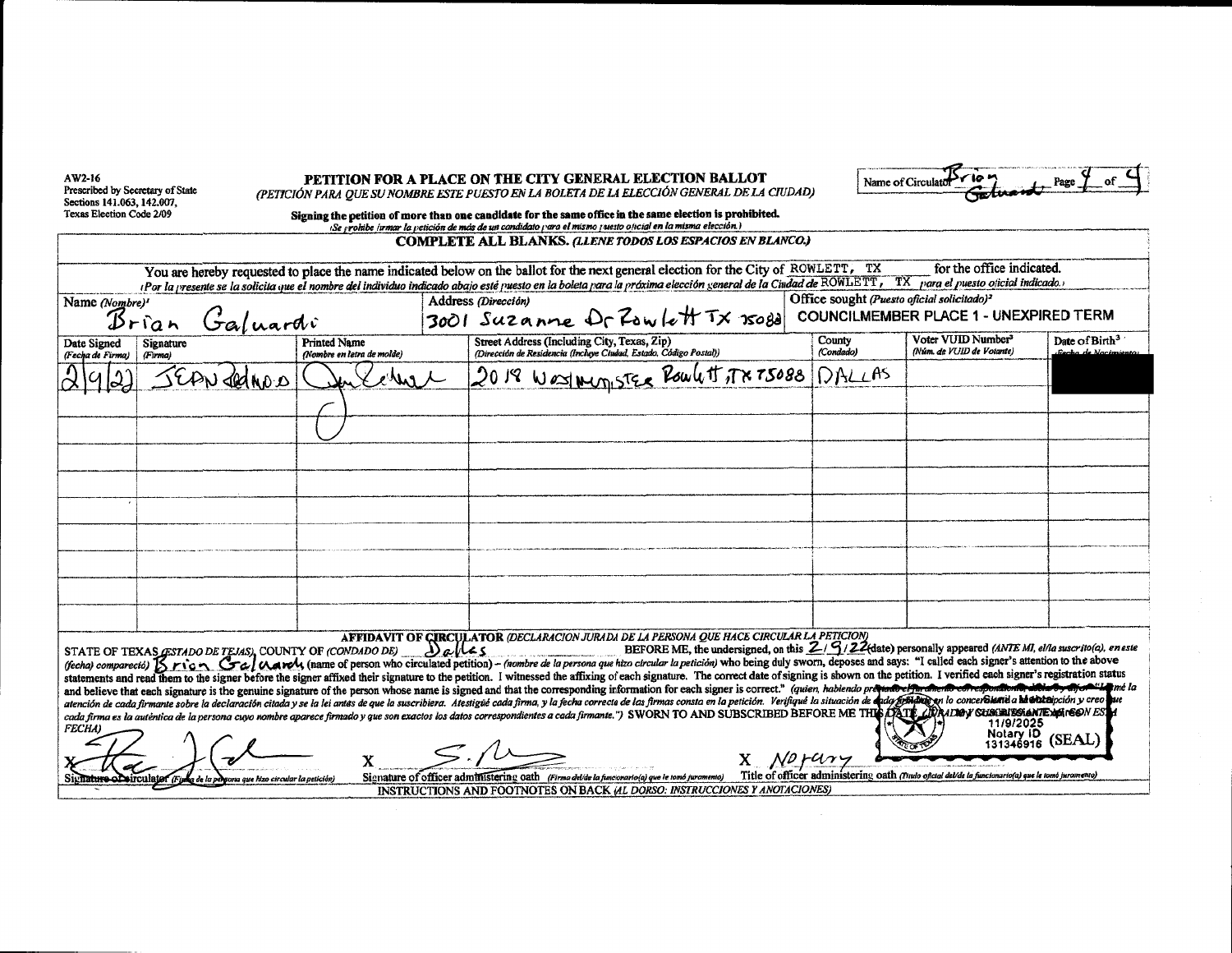## **CODE OF FAIR CAMPAIGN PRACTICES**

## **FORM CFCP COVER SHEET**

Pursuant to chapter 258 of the Election Code, every candidate and political committee is encouraged to subscribe to the Code of Fair Campaign Practices. The Code may be filed with the proper filing authority upon submission of a campaign treasurer appointment form. Candidates or political committees that already have a current campaign treasurer appointment on file as of September 1, 1997, may subscribe to the code at any time.



Subscription to the Code of Fair Campaign Practices is voluntary.

| 1 ACCOUNT NUMBER<br>(Ethics Commission Filers)                          | 2 TYPE OF FILER<br><b>CANDIDATE</b><br>If filing as a candidate, complete boxes 3 - 6,<br>then read and sign page 2. | POLITICAL COMMITTEE<br>If filing for a political committee, complete<br>boxes 7 and 8, then read and sign page 2. |
|-------------------------------------------------------------------------|----------------------------------------------------------------------------------------------------------------------|-------------------------------------------------------------------------------------------------------------------|
| <b>3 NAME OF CANDIDATE</b><br>(PLEASE TYPE OR PRINT)                    | TITLE (Dr., Mr., Ms., etc.)<br>FIRST<br>Brian<br>Mr.<br><b>NICKNAME</b><br>Galuardi                                  | MI<br>SUFFIX (SR., JR., III, etc.)                                                                                |
| <b>4 TELEPHONE NUMBER</b><br>OF CANDIDATE<br>(PLEASE TYPE OR PRINT)     | AREA CODE<br>PHONE NUMBER<br>$475 - 4505$<br>(972)                                                                   | <b>EXTENSION</b>                                                                                                  |
| 5 ADDRESS OF CANDIDATE<br>(PLEASE TYPE OR PRINT)                        | STREET / PO BOX:<br>APT / SUITE #:<br>3001 Suzanne Dr Zowlett TX 75088                                               | STATE:<br>ZIP CODE<br>CITY:                                                                                       |
| <b>6 OFFICE SOUGHT</b><br>BY CANDIDATE<br>(PLEASE TYPE OR PRINT)        | City of Rowlett<br>Councilmenter Place 1-Anexpired Term                                                              |                                                                                                                   |
| <b>7 NAME OF COMMITTEE</b><br>(PLEASE TYPE OR PRINT)                    | <b>NA</b>                                                                                                            |                                                                                                                   |
| <b>8 NAME OF CAMPAIGN</b><br><b>TREASURER</b><br>(PLEASE TYPE OR PRINT) | TITLE (Dr., Mr., Ms., etc.)<br><b>FIRST</b><br>Brian<br>$Mr_{1}$<br><b>NICKNAME</b><br><b>LAST</b><br>Galuardi       | Mi<br>$\mathcal{L}_{\mathbb{R}}$<br>SUFFIX (SR., JR., III, etc.)                                                  |
|                                                                         | <b>GO TO PAGE 2</b>                                                                                                  |                                                                                                                   |

Forms provided by Texas Ethics Commission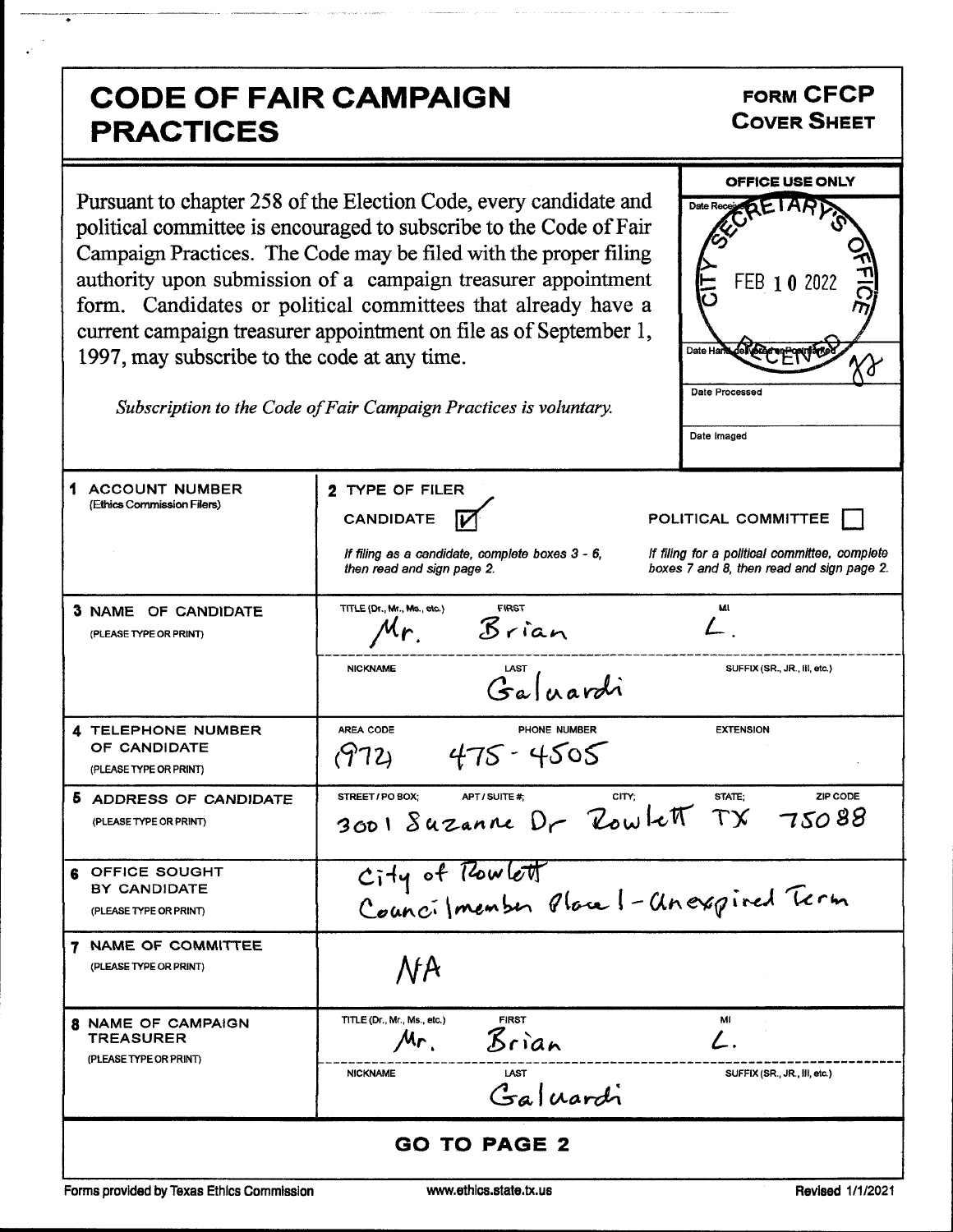# CODE OF FAIR CAMPAIGN PRACTICES

There are basic principles ofdecency, honesty, and fair play that every candidate and political committee in this state has amoral obligation to observe and uphold, in order that, after vigorously contested but fairly conducted campaigns, our citizens may exercise their constitutional rights to a free and untrammeled choice and the will ofthe people may be fully and clearly expressed onthe issues.

### THEREFORE:

- 1) Iwill conduct the campaign openly and publicly and limit attacks on my opponent to legitimate challenges to my opponent's record and stated positions on issues.
- (2) I will not use or permit the use of character defamation, whispering campaigns, libel, slander, or scurrilous attacks on any candidate or the candidate's personal or family life.
- 3) I will not use or permit any appeal to negative prejudice based on race, sex, religion, or national origin.
- (4) I will not use campaign material of any sort that misrepresents, distorts, or otherwise falsifies the facts, nor will I use malicious or unfounded accusations that aim at creating or exploiting doubts, without justification, as to the personal integrity or patriotism of my opponent.
- 5) I will not undertake or condone any dishonest or unethical practice that tends to corrupt or undermine our system of free elections or that hampers or prevents the full and free expression of the will of the voters, including any activity aimed at intimidating voters or discouraging them from voting.
- 6) I will defend and uphold the right ofevery qualified voter to full and equal participation in the electoral process, and will not engage in any activity aimed at intimidating voters or discouraging them from voting.
- 7) I will immediately and publicly repudiate methods and tactics that may come from others that I have pledged not to use or condone. I shall take firm action against any subordinate who violates any provision ofthis code or the laws governing elections.

I, the undersigned, candidate for election to public office in the State of Texas or campaign treasurer of a political committee, hereby voluntarily endorse, subscribe to, and solemnly pledge myselfto conduct the campaign inaccordance with the above principles and practices.

the  $\frac{2}{9}$ <br>Signature Date

 $19/2022$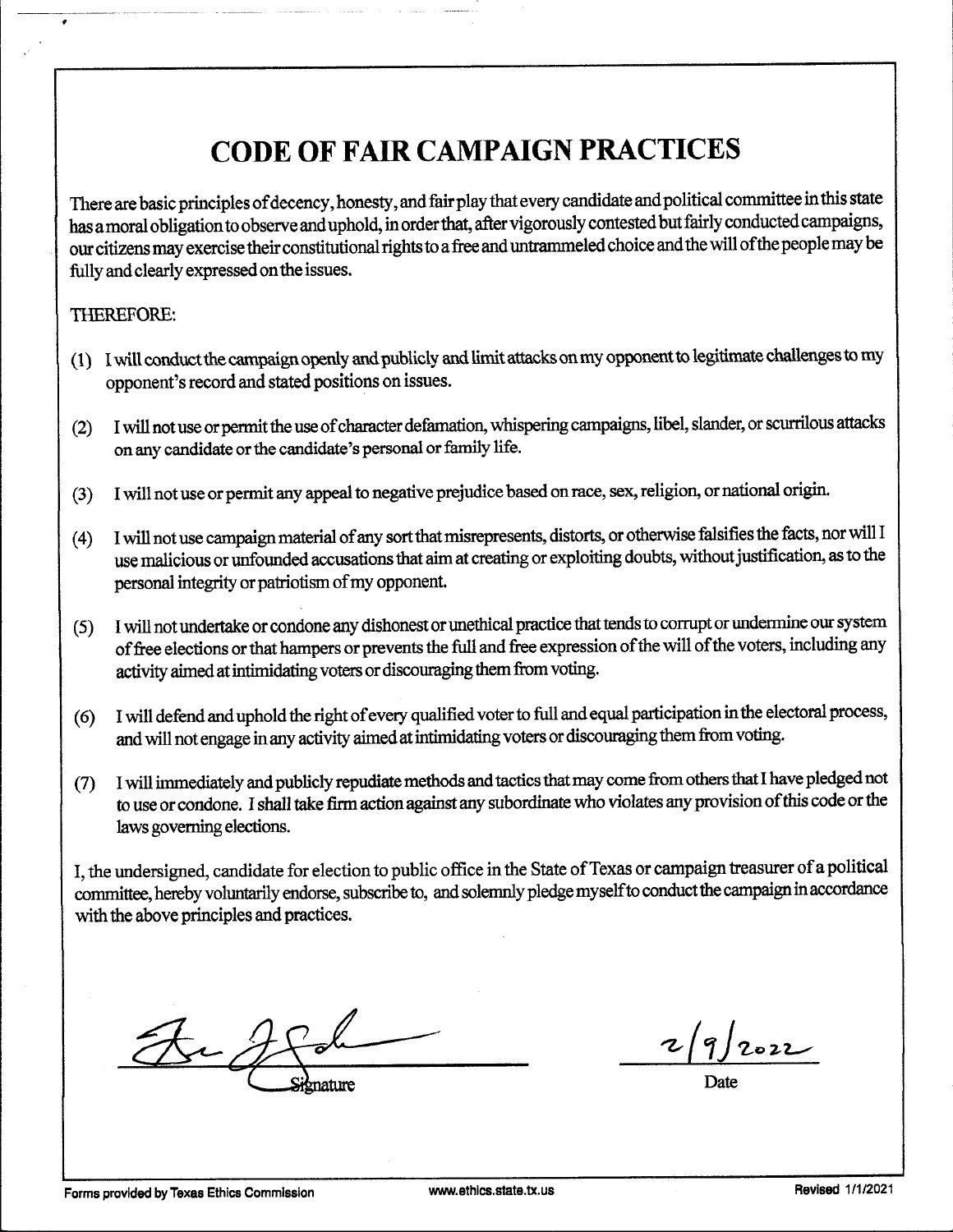|                                                                                               | <b>AMENDMENT: APPOINTMENT OF A</b><br><b>CAMPAIGN TREASURER BY A CANDIDATE</b>                                                                                                                                                                                                                                                                   |                                                       | <b>FORM ACTA</b><br><b>PG</b> 1                               |
|-----------------------------------------------------------------------------------------------|--------------------------------------------------------------------------------------------------------------------------------------------------------------------------------------------------------------------------------------------------------------------------------------------------------------------------------------------------|-------------------------------------------------------|---------------------------------------------------------------|
| 1 CANDIDATE<br><b>NAME</b>                                                                    | Brian L. Galuardi                                                                                                                                                                                                                                                                                                                                | 2 FILER ID#                                           | 3 Total pages filed:<br>$\mathbf{Z}$                          |
|                                                                                               | Use this form for changes to existing information only. Do not provide information previously disclosed.                                                                                                                                                                                                                                         | See ACTA Instruction Guide for detailed instructions. |                                                               |
| <b>CANDIDATE</b><br>4<br><b>NAME</b>                                                          | MS/MRS MR<br><b>FIRST</b><br><b>NEW</b><br>Brian<br>LAST<br><b>NICKNAME</b><br>Galuardi                                                                                                                                                                                                                                                          | MI<br><b>SUFFIX</b>                                   | <b>USE ONC</b><br>Date Romined<br>APR 5 2022                  |
| 5 CANDIDATE<br><b>MAILING</b><br><b>ADDRESS</b>                                               | <b>NEW</b><br>ADDRESS / PO BOX:<br>APT / SUITE #:<br>3001 Sazanne Dr Rowlett TX 75088                                                                                                                                                                                                                                                            | STATE:<br>ZIP CODE<br>CITY;                           | Date Hand-dewered or Postmarked<br>Receipt#<br>Date Processed |
| 6 CANDIDATE<br><b>PHONE</b>                                                                   | AREA CODE<br>PHONE NUMBER<br><b>NEW</b><br>$(972)$ 475-4505                                                                                                                                                                                                                                                                                      | <b>EXTENSION</b>                                      | Date Imaged                                                   |
| 7 OFFICE HELD<br>(if any)                                                                     | <b>NEW</b>                                                                                                                                                                                                                                                                                                                                       |                                                       |                                                               |
| <b>OFFICE</b><br>8<br>SOUGHT<br>(if known)                                                    | <b>NEW</b><br>Councilmember Place 1                                                                                                                                                                                                                                                                                                              |                                                       |                                                               |
| <b>CAMPAIGN</b><br>9<br><b>TREASURER</b><br><b>NAME</b>                                       | <b>MS / MRS / MRY</b><br>FIRST<br>M<br><b>NEW</b>                                                                                                                                                                                                                                                                                                | <b>NICKNAME</b><br>LAST<br>Brian L. Galuardi          | <b>SUFFIX</b>                                                 |
| <b>10 CAMPAIGN</b><br><b>TREASURER</b><br>STREET<br><b>ADDRESS</b><br>(residence or business) | <b>NEW</b><br>STREET ADDRESS (NO PO BOX PLEASE); APT / SUITE #; CITY;<br>3001 Suzanne Dr. Rowlett, TX75088                                                                                                                                                                                                                                       |                                                       | ZIP CODE<br>STATE:                                            |
| <b>11 CAMPAIGN</b><br><b>TREASURER</b><br><b>PHONE</b>                                        | AREA CODE<br>PHONE NUMBER<br><b>NEW</b><br>$(972)$ 475 - 4505                                                                                                                                                                                                                                                                                    | <b>EXTENSION</b>                                      |                                                               |
| <b>12 CANDIDATE</b><br><b>SIGNATURE</b>                                                       | I am aware of the Nepotism Law, Chapter 573 of the Texas Government Code.<br>I am aware of my responsibility to file timely reports as required by title 15 of<br>the Election Code.<br>I am aware of the restrictions in title 15 of the Election Code on contributions<br>from corporations and labor organizations.<br>Signesure of Candidate |                                                       | Date Signed                                                   |
|                                                                                               |                                                                                                                                                                                                                                                                                                                                                  | <b>GO TO PAGE 2</b>                                   |                                                               |